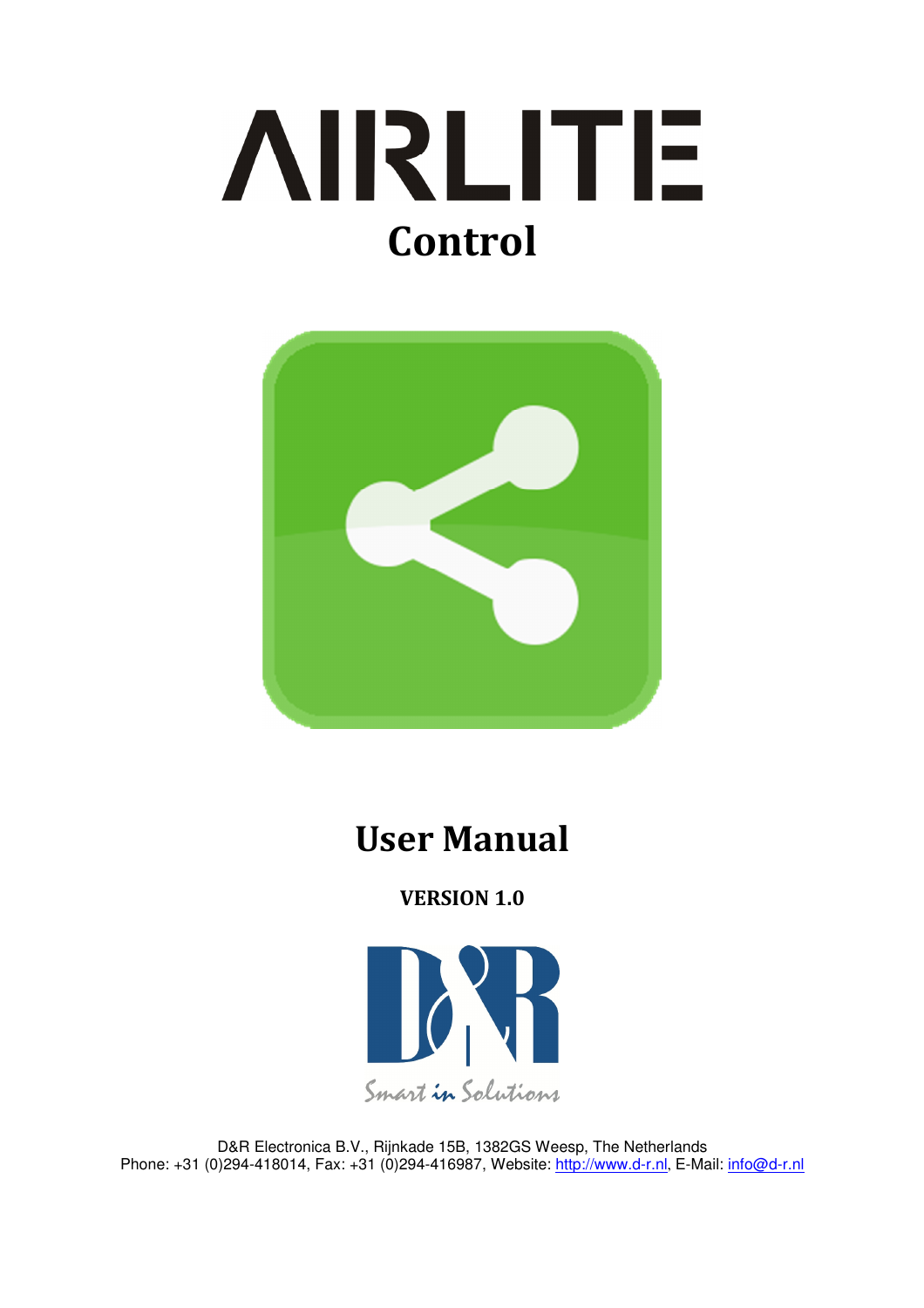## Inhoud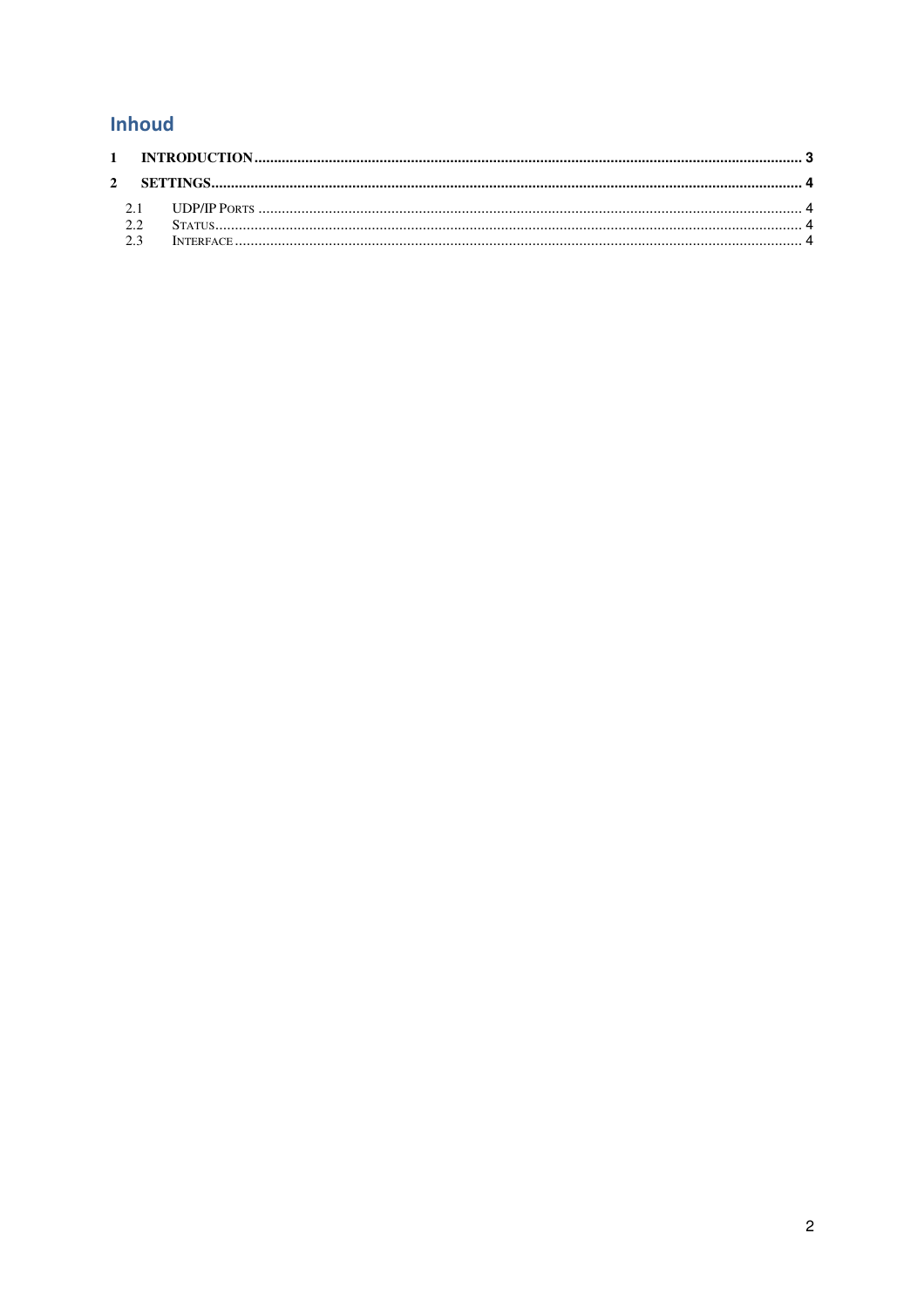# **1** Introduction

Airlite Control is required to be installed on the PC where the Airlite console is connected to with its USB-main port. This application is a communication interface between the console and other applications which like to communicate with the console (i.e Airlite Meters or Airlite Configuration Manager).

When the application is installed it will be running automatically when the PC is started.